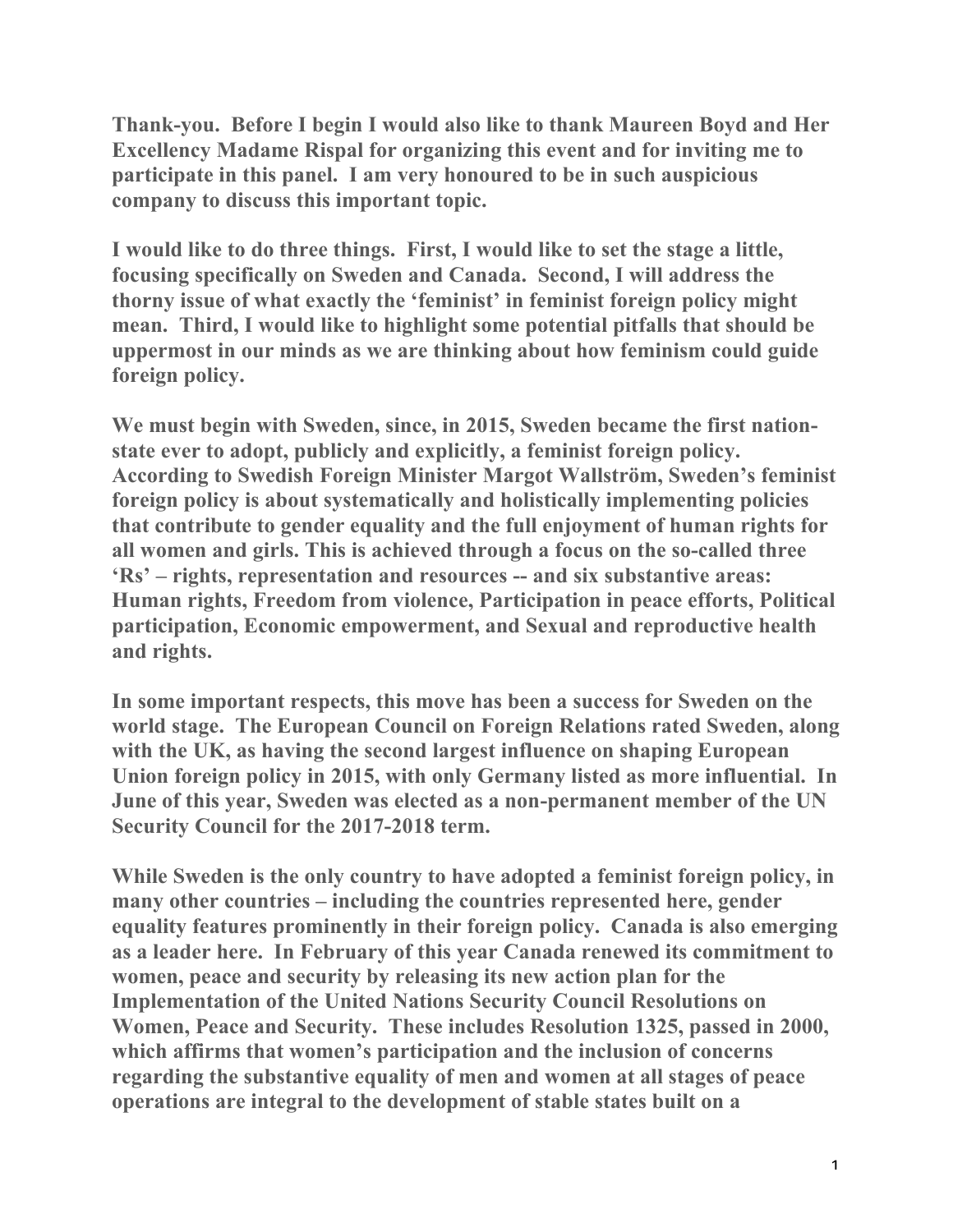**foundation of human rights and the rule of law. The Resolution calls for special consideration, during and after conflict, of the differential impact of conflict on women and girls. Later this week, the annual United Nations Security Council open debate on Women, Peace and Security will take place at the UN headquarters in New York.**

**Most notable, however, is Canada's new Feminist International Assistance Policy, announced on June 9, 2017. This followed an extensive public review and consultations on the renewal of Canada's international assistance policy and funding framework. A statement released on the launch day stated that 'we need to make sure that women and girls are empowered to reach their full potential so they can earn their own livelihoods, which will benefit families as well as the economic growth of their communities and countries'. Taking a human rights-based approach, the government has pledged that, by 2022, 95% of our international assistance budget will be directed towards gender equality and women's empowerment.** 

**While the policy has generally been welcomed by Canada's development community, a number of questions have been posed about what this will mean in practice. Many of these questions were motivated by the announcement that there would be marginal (if any) new funding allocated to this policy. For many, this was particularly difficult to accept, given that Canada continues to fall below the UN recommendation of 0.7% of GDP for foreign aid, and given the announcement, just two days earlier, of a 70% increase in defense spending. And while there have been some promising moves on behalf of the government regarding funding for local women's groups and programs promoting reproductive rights and access to family planning, including safe, legal abortion, there are still concerns about the ultimate effectiveness of topdown feminism in the context of development, and its ability to engender real change.** 

**I think it is safe to say that there are mixed opinions about feminist foreign policy generally. There remains confusion over what feminism actually means – both in general, and in the context of foreign policy. The first thing to note about feminism is that it is not a single, monolithic theory or approach. Feminism is a family of theories, the ideas and aims of which often coincide and overlap, but sometimes exist in tension. This is important in practical, policy terms, because different understandings of feminism will lead to different policy goals, as well as different indicators of success. For example, a liberal, rights-based feminism will focus on the achievement of rights for**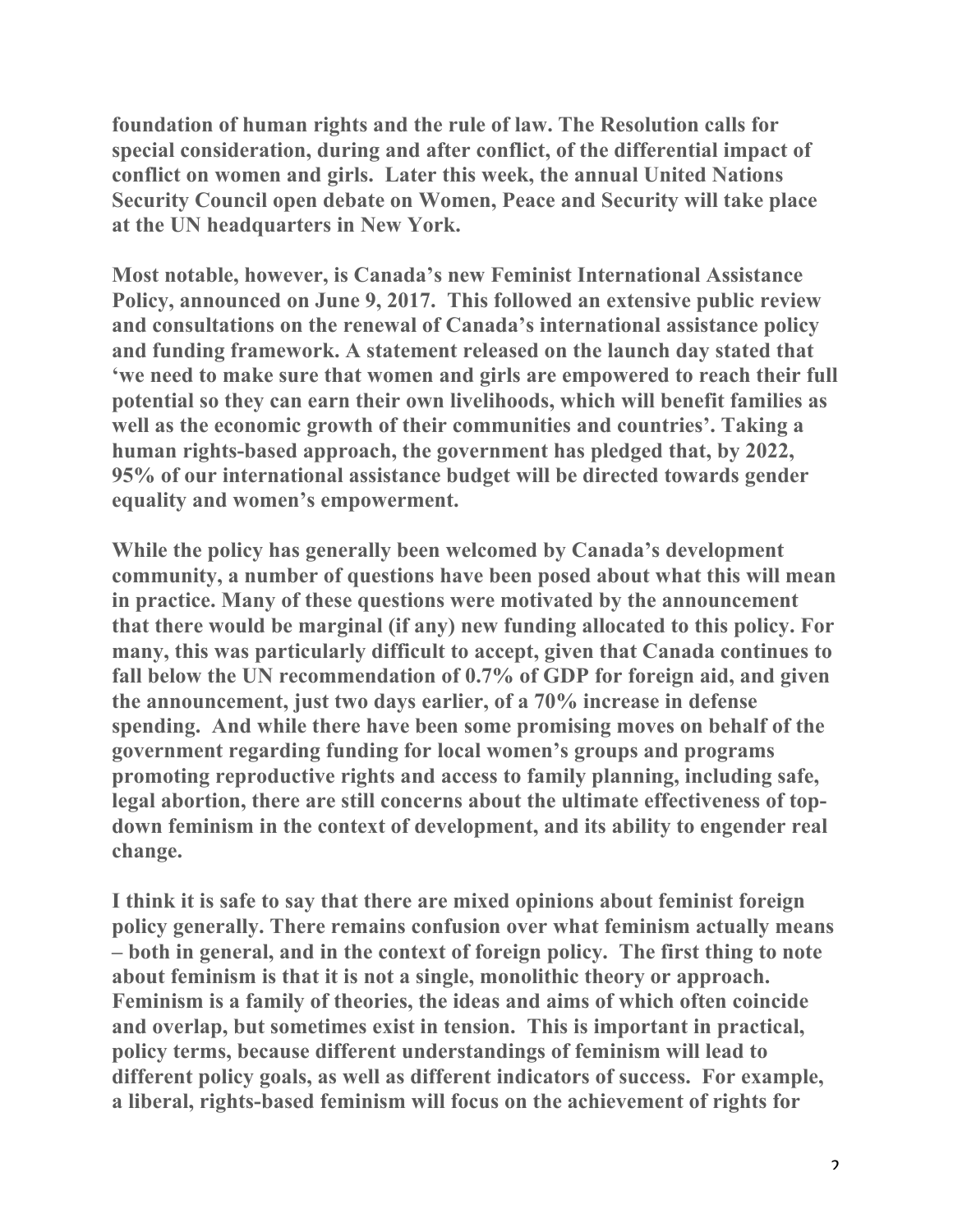**women within existing social, economic and political structures; so-called 'difference' feminism will favour policies and programs that may challenge the structures themselves – structures like militarism and certain forms of, or features of, capitalism – that they see as inherently oppressive and exploitative of women. So considering and agreeing on what we mean by feminism is of great importance right from the outset.**

**I would suggest some common ground that might provide a starting point for dialogue on the strategies and aims of feminism for foreign policy. First, we need to recognize that feminism is not just about women, but about gender.** 

**Gender, as we all know, is not about women and men; gender is the social meaning attached to the shape of our bodies, including the sociallyconstructed norms, identities, and practices of 'masculinity' and 'femininity which shape or structure the world in which we live. Attention to gender is necessary if we wish to expose and address the multiple ways in which both women and men are oppressed by gendered relations of power.**

**Another key idea that is crucial when thinking about feminism in a global context is intersectionality. This means that we recognize that gender is an axis of difference that intersects with many others – race, class, religion, indigeneity, disability, age and sexual orientation – and that all of these are important factors in determining the ways that gender relations will function, and the effects that they will have on the lives of women and men. Through an intersectional lens, feminism opposes all forms of oppression and domination, and seeks to build solidarity.**

**An approach to feminist foreign policy focused on gendered power relations, rather than only on women's rights or gender equality, allows us to think not just about individual women and men, but the wider institutional and structural reasons for women's oppression and exclusion. That means looking at the way in which key structures and institutions – in the worlds of security, development, and trade – produce and reproduce conditions that marginalize or lead to violence against women. And before we look abroad, we should take a look at ourselves, and consider what role our own countries might play in perpetuating these structures and institutions, as well as looking at the state of gender relations in our own countries. It will be a grave mistake to conduct foreign policy with a hubris that assumes that our role is simply to educate, protect or punish others on their performance in the area of gender equality, and that we have nothing to learn, or develop, in this area.**